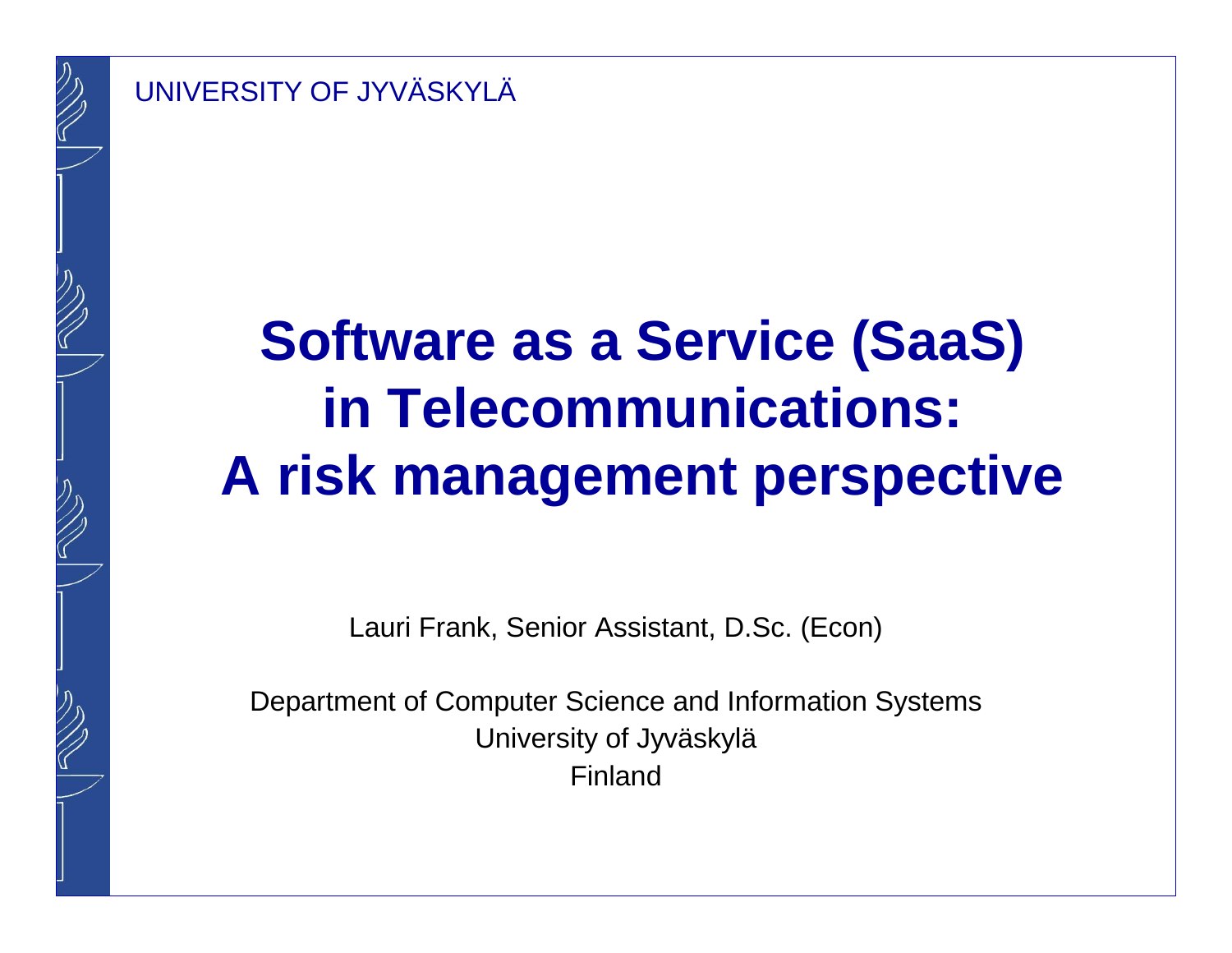## **Background and Aim**

- $\mathbb{R}^2$  Software as a Service (SaaS) seems to be a rising trend, also in the telecom software domain
- $\mathcal{L}_{\mathcal{A}}$  One selling argument for SaaS is the financial flexibility provided by it
	- – This can be seen as management of the financial risks related to software investments
- $\mathcal{L}_{\mathcal{A}}$ Can this flexibility be modelled using the Real Options approach?
- $\mathcal{L}_{\mathcal{A}}$  The case of a new virtual operator's OSS/BSS software investment
	- New operator → Future customer volume & revenue unsure<br>– Virtual operator → No investment on network, the investmer
	- Virtual operator → No investment on network, the investment on<br>OSS/BSS is a maior part for capital demand OSS/BSS is a major part for capital demand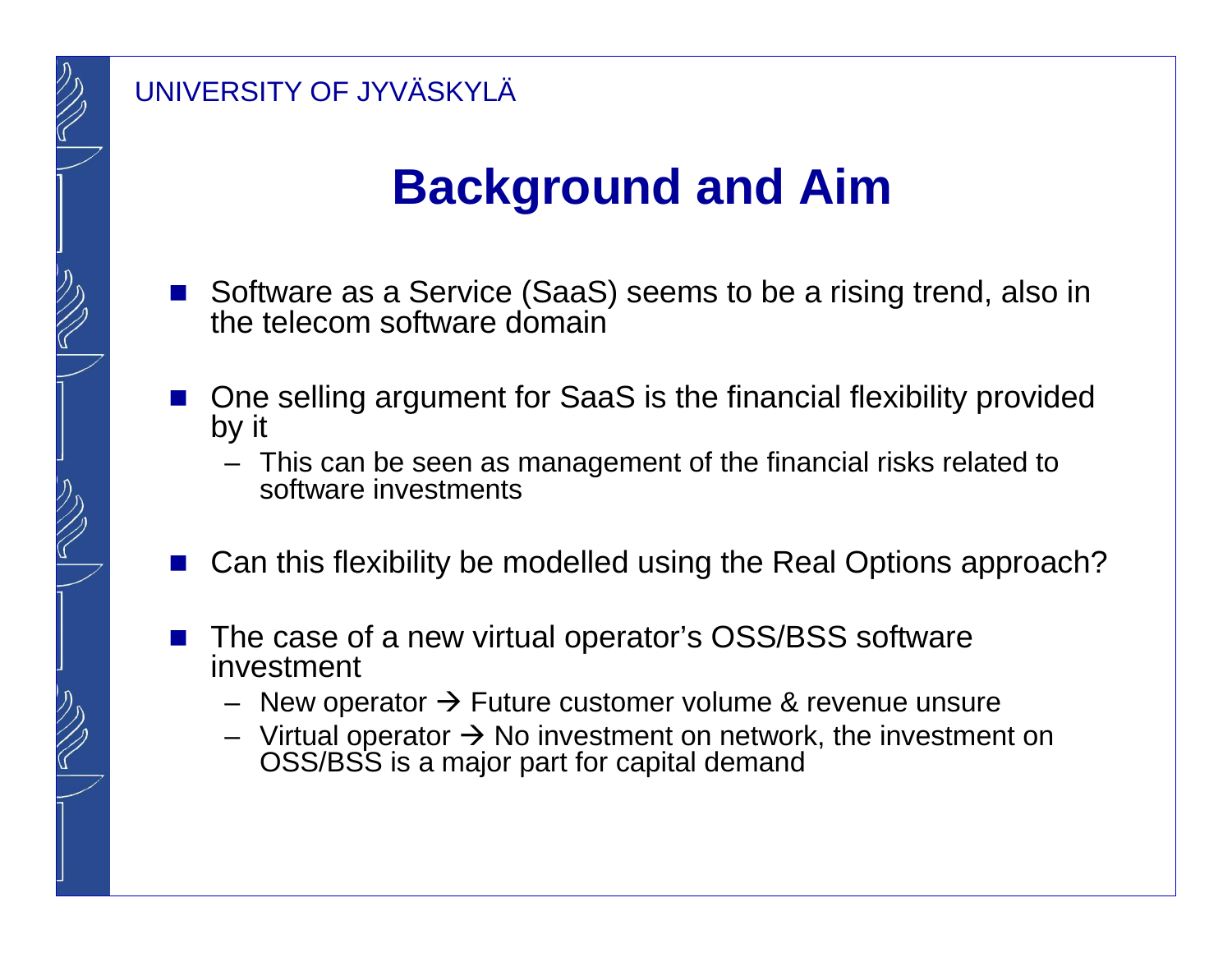### **SaaS Background**

- Π **"Software that's owned, delivered and managed remotely by one or more providers"** (SaaS definition by Gartner)
- Π Software licensing / projects
	- –Selling software, which customers use at their premises
	- Additionally development / tailoring / integration / maintenance of software
- Π Software as a Service (SaaS)
	- A service provider sells access to a single application, which it hosts
	- Volume / usage / time based charging
	- Multi-tenant structure: All use the same application software (version) over a network

#### Project: SaaS-Enabled CSP (SEC)

- –Analyzes the effects and possibilites of using SaaS in the OSS/BSS area
- Time: 01/2009 03/2010; Budget: ca. 200 t€
- Funded by Tekes, Nokia Siemens Networks, Mikkelin Puhelin and Qvantel Business<br>Solutions
- Responsible leader: prof. Pasi Tyrväinen Pasi.Tyrvainen@jyu.fi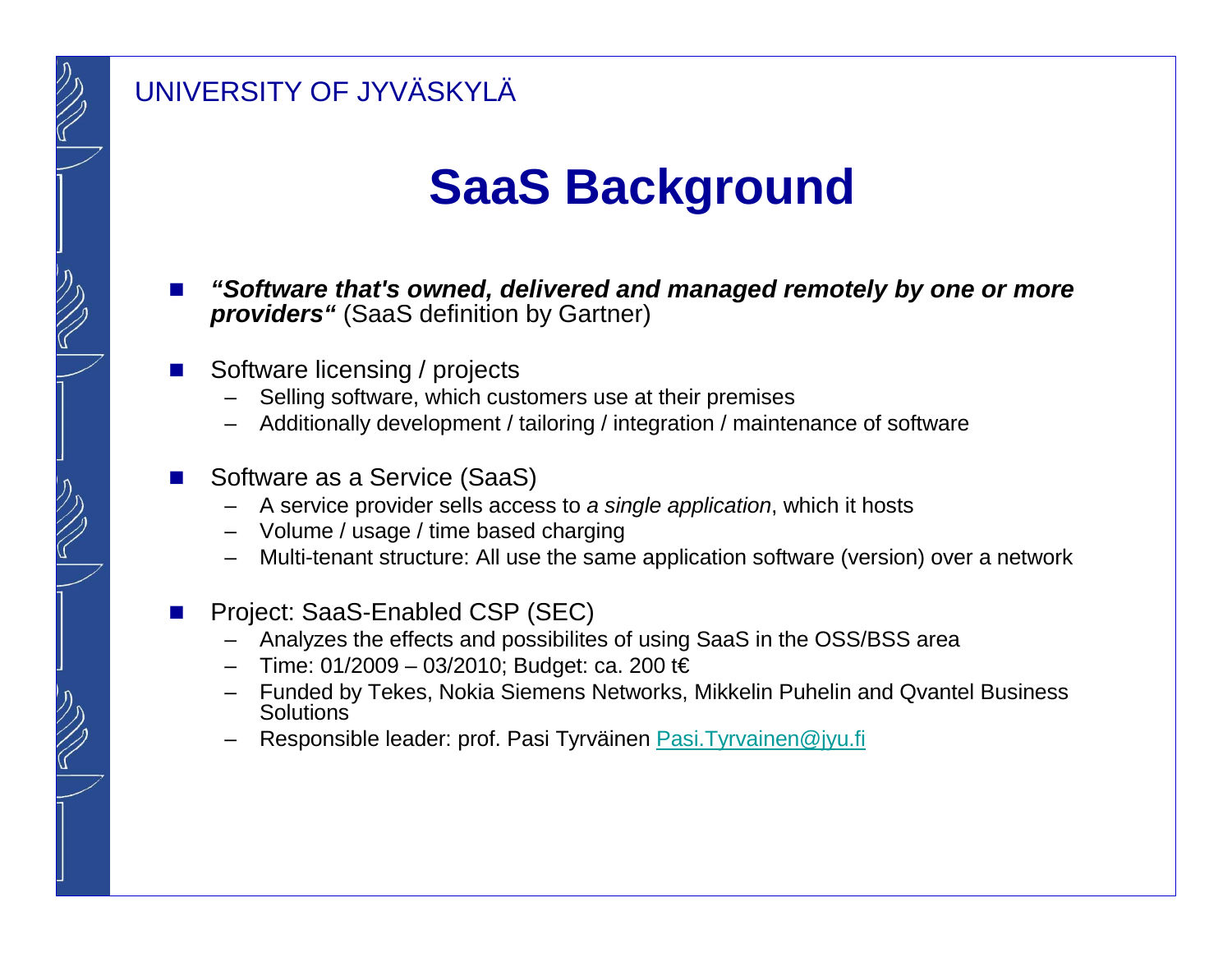## **Software as a Project or as a Service:OSS/BSS Software**



#### **SW Project Business:**

- L. Software installed at customer site
- Customer specific software installation
- Software tailored to the customer F.

### **Cost**:

Project  $X \in 20\%$  annual<br>maintenance foo maintenance fee

#### **SaaS Business**:

У. Software at vendor site

New Virtual

**Operator** 

- $\mathbb{R}^3$  Multiple customers using the same software
- $\mathcal{L}_{\mathcal{A}}$  Only little tailoring (interfacing) per customer

#### **Cost:**

 $\mathcal{L}_{\mathcal{A}}$ Interfacing 30%  $*$  X  $\in$  + x% of operator revenue (or  $Z \in \mathcal{E}$  / month / subscriber)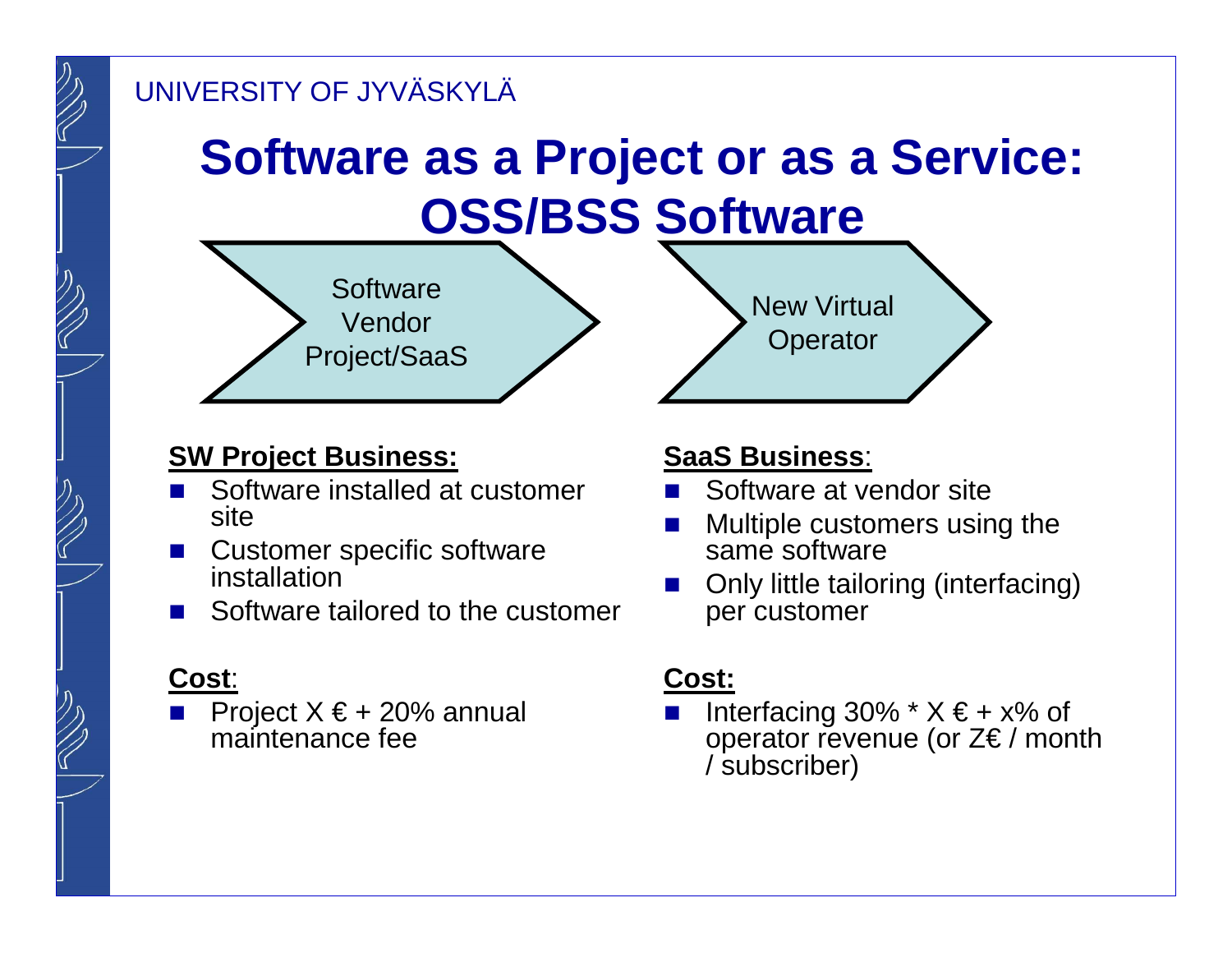| クク                                                                | UNIVERSITY OF JYVÄSKYLÄ                                                                                                    |                                                                                                                                                          |                                                                                                            |                                                                                                   |  |  |  |  |  |  |  |
|-------------------------------------------------------------------|----------------------------------------------------------------------------------------------------------------------------|----------------------------------------------------------------------------------------------------------------------------------------------------------|------------------------------------------------------------------------------------------------------------|---------------------------------------------------------------------------------------------------|--|--|--|--|--|--|--|
|                                                                   | <b>SaaS Value Chain and Risks</b><br>Software<br><b>New Virtual</b><br>Vendor<br>Financing<br><b>Customers</b><br>Operator |                                                                                                                                                          |                                                                                                            |                                                                                                   |  |  |  |  |  |  |  |
|                                                                   |                                                                                                                            | <b>New Operator</b>                                                                                                                                      | Project/SaaS<br><b>SW Vendor</b>                                                                           | <b>Financer</b>                                                                                   |  |  |  |  |  |  |  |
| リンク                                                               | <b>SW</b><br>project                                                                                                       | Uncertainty in<br>customer/revenue growth<br><b>High initial investment</b><br>in OSS/BSS<br>$\rightarrow$ Delay in break-even,<br>need for more captial | Revenue fluctuation<br>■Project failure costs and<br>sanctions<br>■Customer failure costs                  | ■ Lower need for funding<br>but higher risk in revenue<br>■Increased risk, high<br>interest rates |  |  |  |  |  |  |  |
| $\overline{\mathcal{D}}_{\mathcal{D}}$<br>$\widehat{\mathcal{C}}$ | <b>SaaS</b>                                                                                                                | Small initial investment<br><b>Payment bound to</b><br>income: higher total costs<br>with high revenue                                                   | Steady revenue stream<br>■Larger customer<br>portfolio<br>Delayed income $\rightarrow$<br>need for capital | ■Higher funding need but<br>steady revenue<br>Reduced risk, lower<br>interest rate                |  |  |  |  |  |  |  |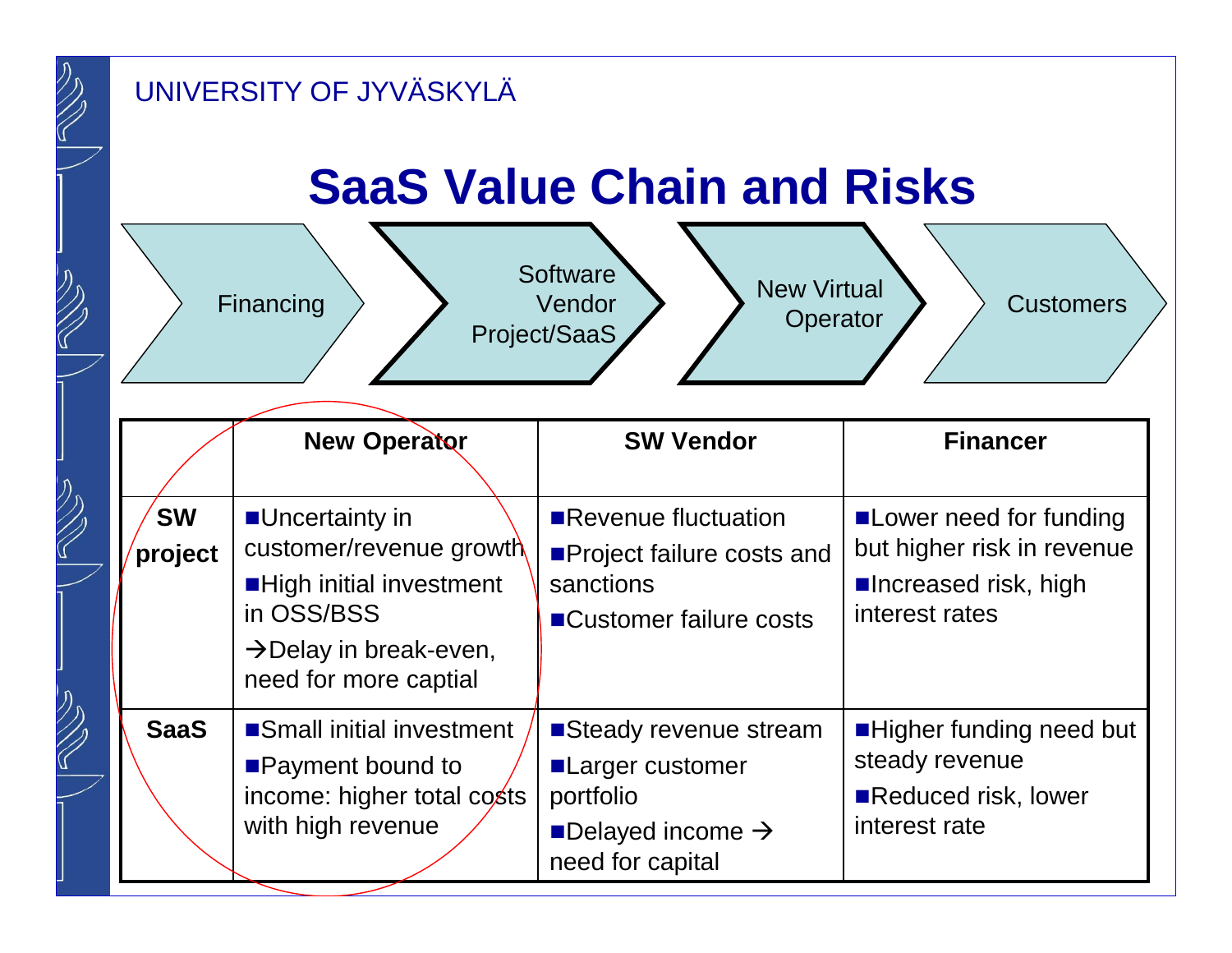### **Investment Evaluation – Real Options**

- Π Traditional investment calculation methods (e.g. NPV) are not able to handle the uncertainty and flexibility related to investments
	- Changes in future incomes are not included in calculations–
	- Sensitivity calculations: e.g. estimates using different interest rates
- Π Utilizing options theory to include flexibility and uncertainty in investment calculations: **Real Options Analysis**
	- The possibilities and altenatives to make or change investment decisions
	- The strategic components related to investments
- Π Financial options background and analogy:
	- Possibility ('option'), but no obligation, to make an investment related decision
- F. Real options thinking vs. Real options valuation:
	- Qualitative modelling vs. quantitative calculation of investment options

#### Literature:

- Copeland, T. & Tufano, P. (2004): A Real-World Way to Manage Real Options. Harward Business Review, March 2004.
- Howell, S. & Stark, A. & Newton, D. & Paxson, D. & Cavus, M. & Pereira, J. & Patel, K. (2001): Real Options. EvaluatingCorporate Investment Opportunities in a Dynamic World. Pearson, London.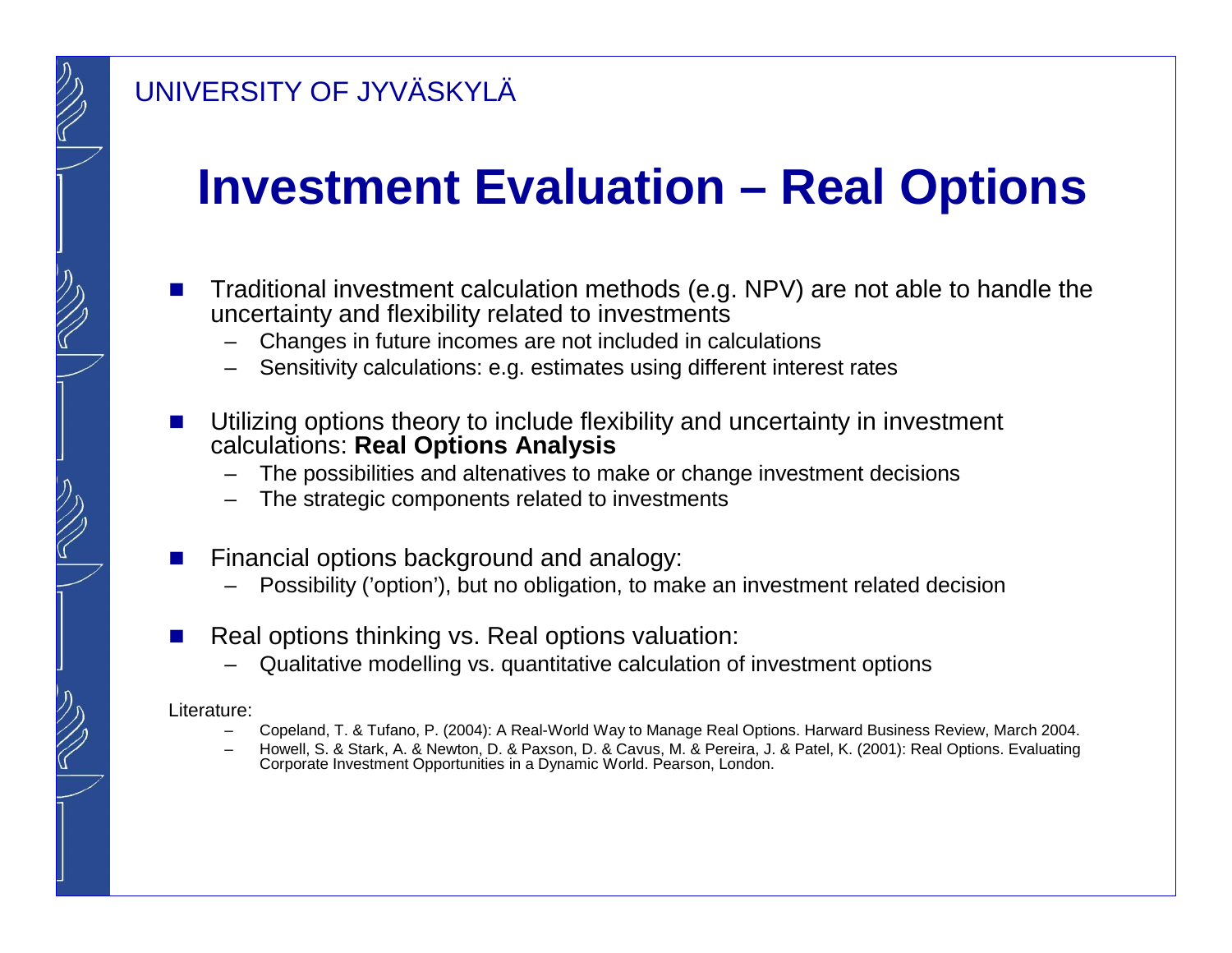## **Case: The OSS/BSS Investment of a New Virtual Operator**

- Π A New Virtual Operator startup is being considered
	- The granted licence enables starting the activities within the next 5 years
	- –No own network → only OSS/BSS investment costs considered
- Π OSS/BSS can be bought as a project or as SaaS
	- What are the values of the these investment options which option is more valuable?
	- –When is it beneficial to invest?
- Π The operator is expected to be able to attract 0,1 million subscribers in the first year
- Π Average Revenue / subscriber (ARPU) is 20€ which doesn't change
- Π The number of potential customers varies: volatility is expected to be 40%
- Π Market interest rate is 5%
- F. OSS/BSS project: investment costs 3 m€ + annual maintenance 20% (0,6m€)
- Π OSS/BSS SaaS: initial costs 1 m€ + annual fee 10 % of revenue (subscribers x ARPU)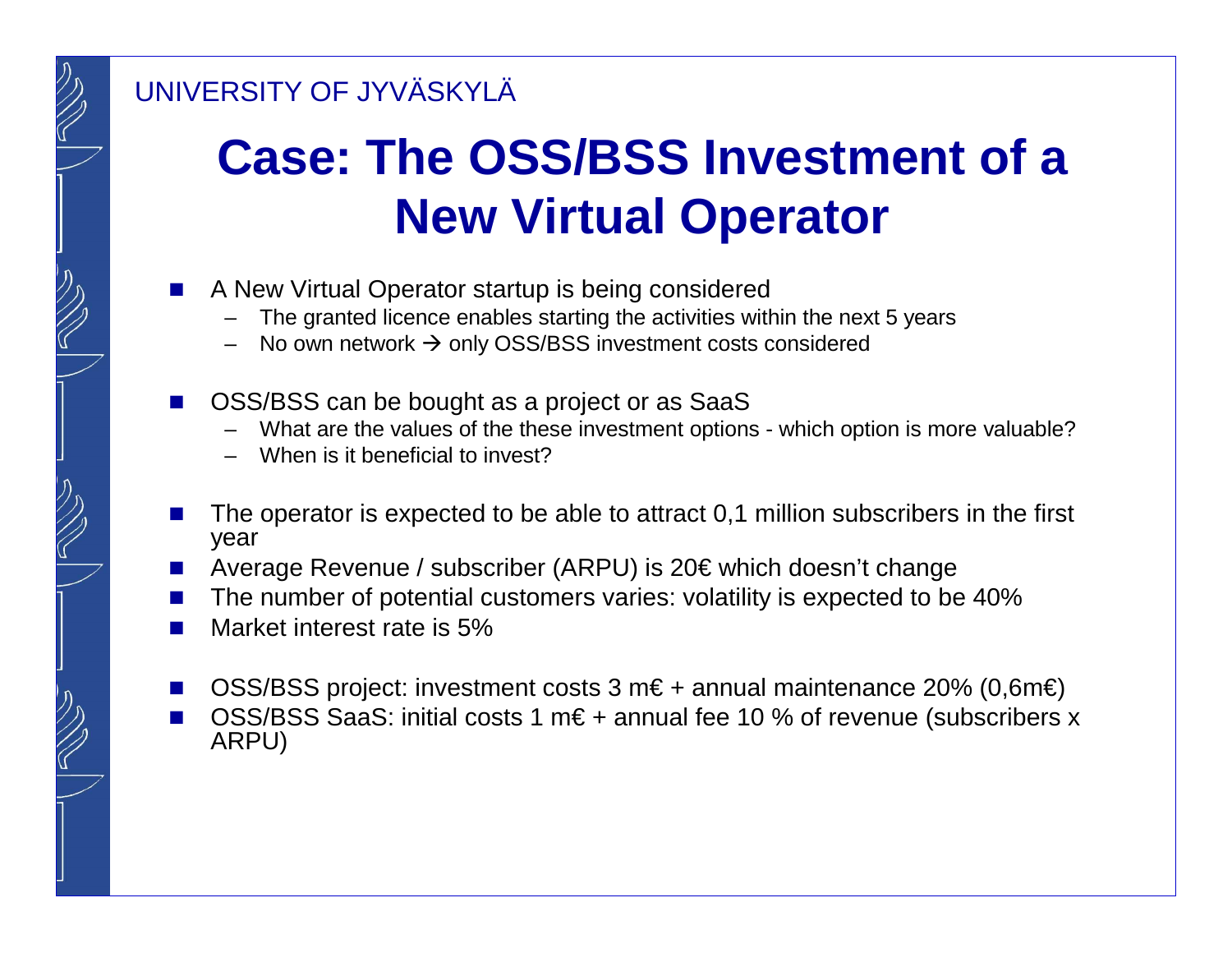### **Revenue development – Binomial tree**

| $\blacktriangleleft$ | $\mathbf{z}$ | 3   | 4    | 5    |
|----------------------|--------------|-----|------|------|
|                      |              |     |      | 9,9  |
|                      |              | 4,5 | 6,6  | 4,5  |
| 2,0                  | 3,0          | 2,0 | 3,0  | 2,0  |
|                      | 1,3          | O,9 | 1,3  | O,9  |
|                      |              |     | O, 6 | O, 4 |
|                      |              |     |      |      |

- $\mathbb{R}^2$ Year 1: 100 000 subscribers x 20  $\in$  ARPU = 2,0 m $\in$
- $\mathcal{L}^{\text{max}}$  Subsequent years:
	- Cox-Ross-Rubinstein (CRR) Binomial Model (for american styleoption)
	- Up movement ca. 1,5; down movement ca. 0,67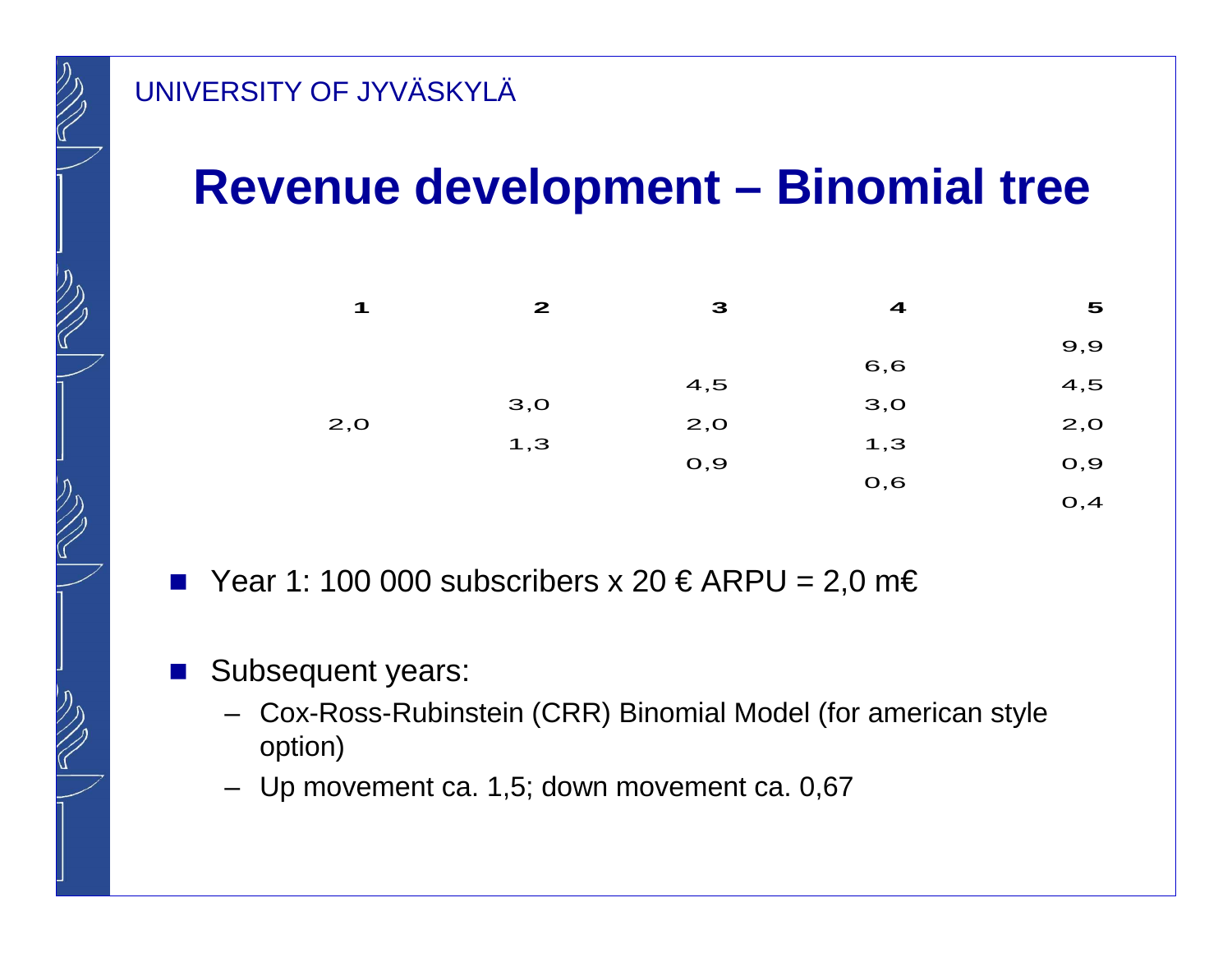### **Evolution of variable costs**

|     | $\overline{2}$ | 3   | $\overline{\mathbf{4}}$ | 5   | 1    | $\mathbf{2}$ | 3    | 4    | $\sqrt{5}$ |
|-----|----------------|-----|-------------------------|-----|------|--------------|------|------|------------|
|     |                |     |                         | 0,6 |      |              |      |      | 0,99       |
|     |                |     | 0,6                     |     |      |              |      | 0,66 |            |
|     |                | 0,6 |                         | 0,6 |      |              | 0,45 |      | 0,45       |
|     | 0,6            |     | 0,6                     |     |      | 0,30         |      | 0,30 |            |
| 0,6 |                | 0,6 |                         | 0,6 | 0,20 |              | 0,20 |      | 0,20       |
|     | 0,6            |     | 0,6                     |     |      | 0,13         |      | 0,13 |            |
|     |                | 0,6 |                         | 0,6 |      |              | 0,09 |      | 0,09       |
|     |                |     | 0,6                     |     |      |              |      | 0,06 |            |
|     |                |     |                         | 0,6 |      |              |      |      | 0,04       |

- Left side: SW project
	- $-$  Maintenance fee 20% of initial cost: 3 m€ x 0,2 = 0,6 m€
	- Cost doesn't depend on time of investment or on revenue

#### $\mathcal{L}_{\mathcal{A}}$ Right side: SaaS

 $-$  Cost 10% of revenue (previous slide): 2m€ x 0,1 = 0,20m€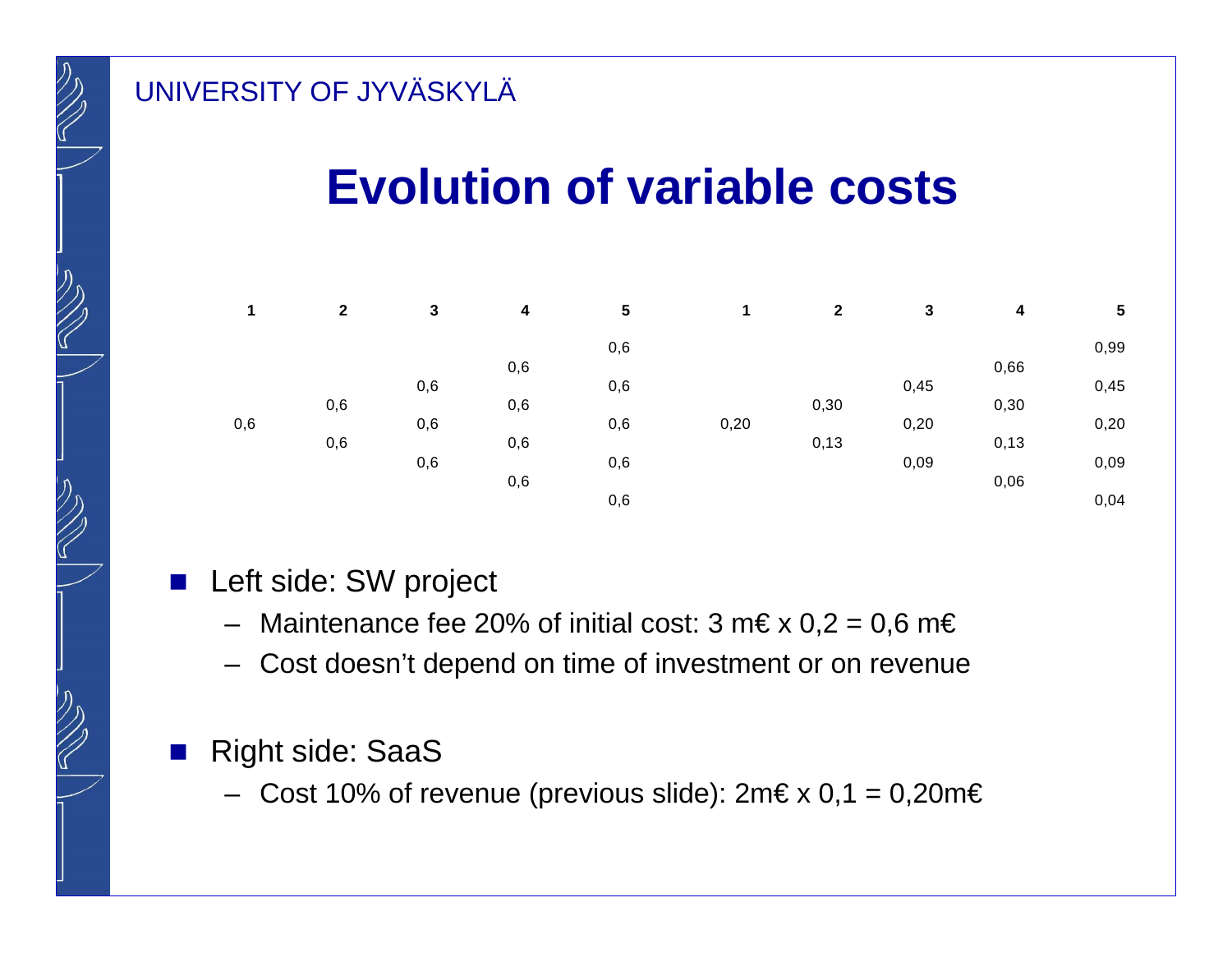### **Income - Costs**

|     | $\mathbf 2$ | 3   | 4   | 5      |      | $\mathbf{2}$ | 3    | 4    | $5\phantom{1}$ |
|-----|-------------|-----|-----|--------|------|--------------|------|------|----------------|
|     |             |     |     | 9,3    |      |              |      |      | 8,92           |
|     |             |     | 6,0 |        |      |              |      | 5,98 |                |
|     |             | 3,9 |     | 3,9    |      |              | 4,01 |      | 4,01           |
|     | 2,4         |     | 2,4 |        |      | 2,69         |      | 2,69 |                |
| 1,4 |             | 1,4 |     | 1,4    | 1,80 |              | 1,80 |      | 1,80           |
|     | 0,7         |     | 0,7 |        |      | 1,21         |      | 1,21 |                |
|     |             | 0,3 |     | 0,3    |      |              | 0,81 |      | 0,81           |
|     |             |     | 0,0 |        |      |              |      | 0,54 |                |
|     |             |     |     | $-0,2$ |      |              |      |      | 0,36           |

- Left side: SW project
	- With low number of subscribers (low income) operation is not profitable
- $\mathcal{L}^{\text{max}}$  Right side: SaaS
	- Also with low income operation is profitable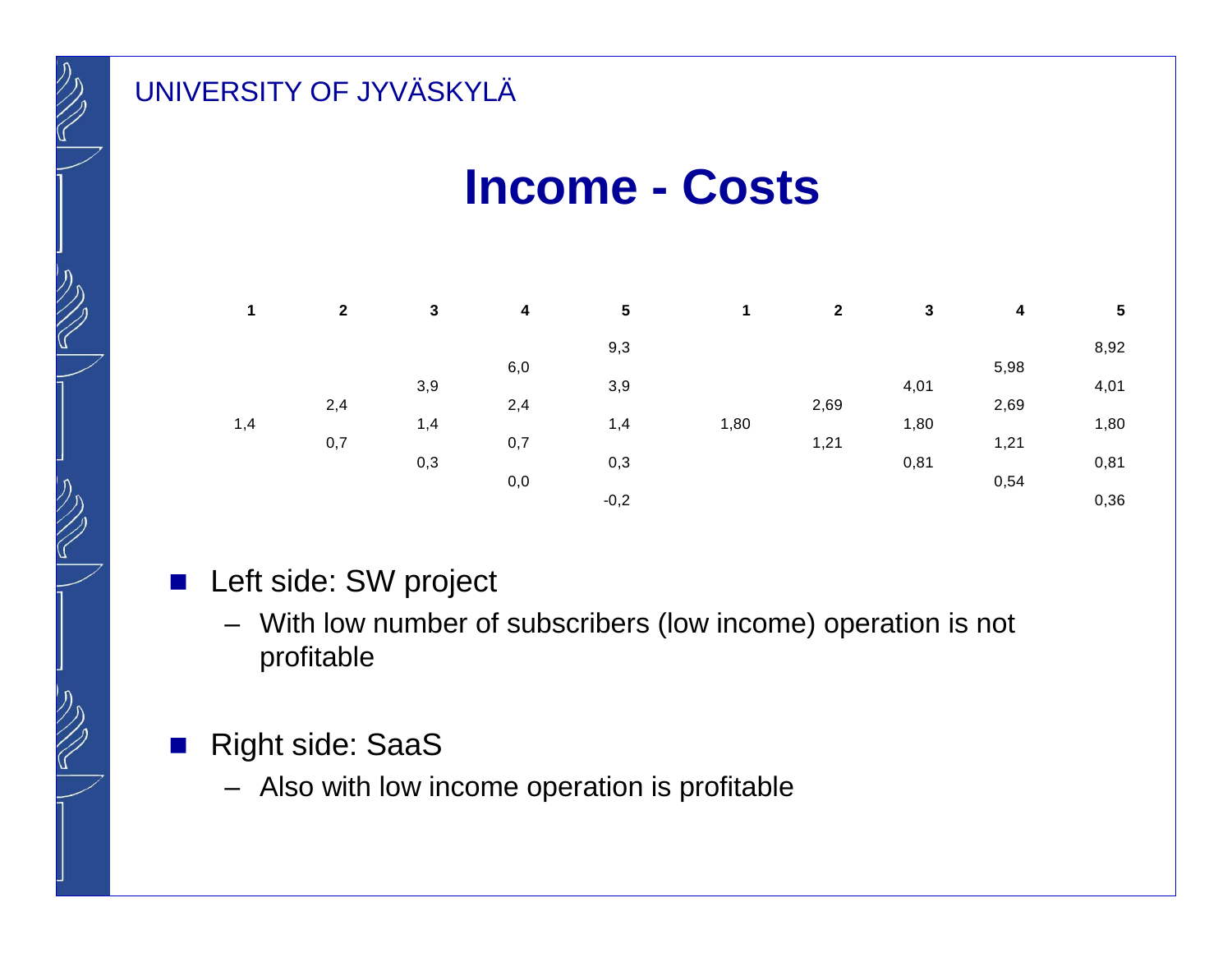## **Profits of executing investment option**

|     | $\mathbf{2}$ | 3   | 4   | 5   | 1   | $\mathbf{2}$ | 3   | 4   | $\sqrt{5}$ |
|-----|--------------|-----|-----|-----|-----|--------------|-----|-----|------------|
|     |              |     |     | 6,3 |     |              |     |     | 7,9        |
|     |              |     | 3,0 |     |     |              |     | 5,0 |            |
|     |              | 0,9 |     | 0,9 |     |              | 3,0 |     | 3,0        |
|     | 0,0          |     | 0,0 |     |     | 1,7          |     | 1,7 |            |
| 0,0 |              | 0,0 |     | 0,0 | 0,8 |              | 0,8 |     | 0,8        |
|     | 0,0          |     | 0,0 |     |     | 0,2          |     | 0,2 |            |
|     |              | 0,0 |     | 0,0 |     |              | 0,0 |     | 0,0        |
|     |              |     | 0,0 |     |     |              |     | 0,0 |            |
|     |              |     |     | 0,0 |     |              |     |     | 0,0        |

- $\sim$ Max (0; revenue-variable\_costs-investment\_cost)
- $\mathcal{L}_{\mathcal{A}}$  Investment costs
	- Left side: SW project 3m€
	- Right side: SaaS 1m€
	- → With SaaS there would be profits already in the first year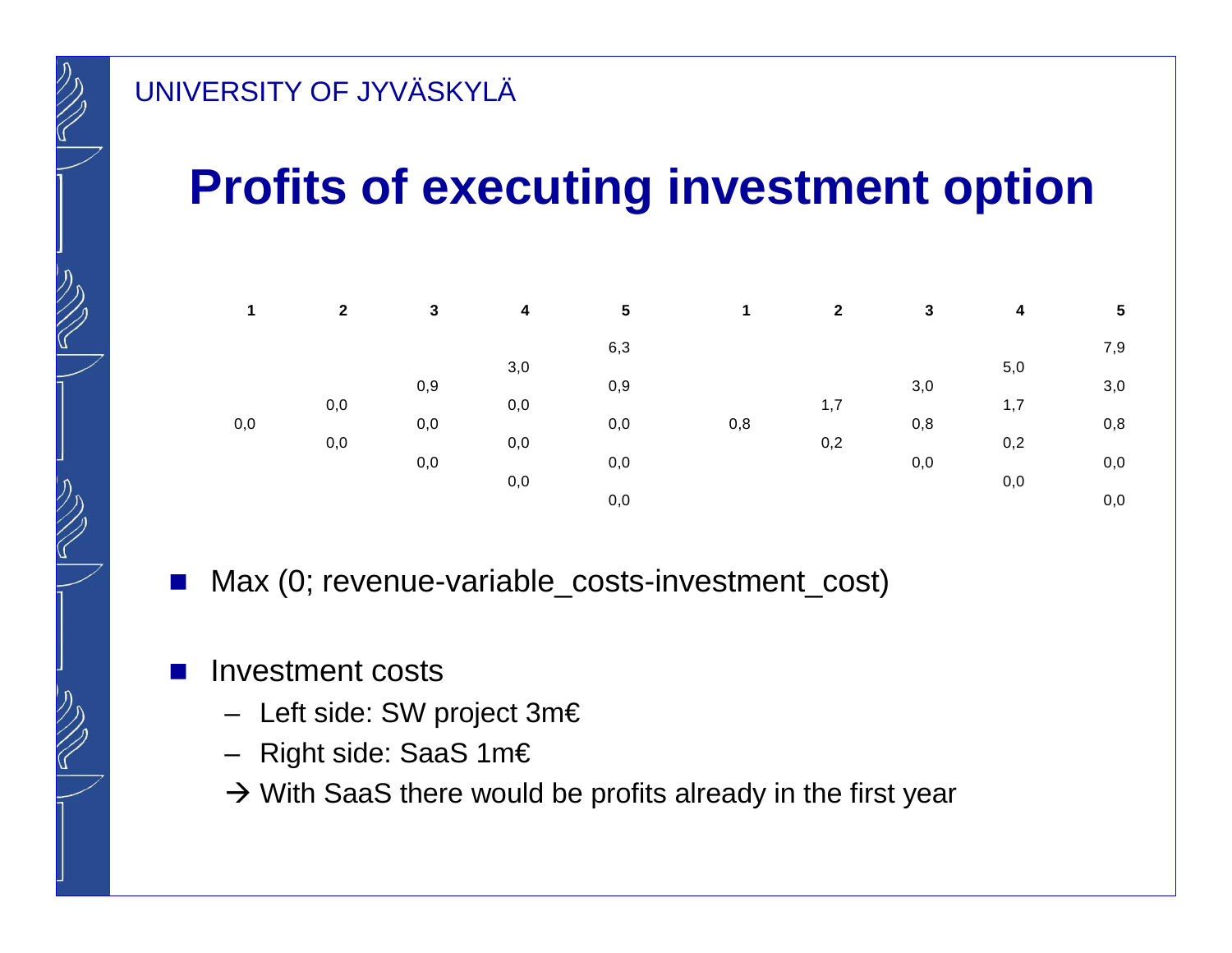### **Values of investment options**

|     | $\overline{2}$ | 3   | $\boldsymbol{4}$ | 5   | 1   | $\mathbf{2}$ | 3   | 4   | $5\phantom{.0}$ |
|-----|----------------|-----|------------------|-----|-----|--------------|-----|-----|-----------------|
|     |                |     |                  | 6,3 |     |              |     |     | 7,9             |
|     |                |     | 3,2              |     |     |              |     | 5,0 |                 |
|     |                | 1,6 |                  | 0,9 |     |              | 3,1 |     | 3,0             |
|     | 0,8            |     | 0,4              |     |     | 1,8          |     | 1,7 |                 |
| 0,4 |                | 0,2 |                  | 0,0 | 1,1 |              | 0,9 |     | 0,8             |
|     | 0,1            |     | 0,0              |     |     | 0,5          |     | 0,4 |                 |
|     |                | 0,0 |                  | 0,0 |     |              | 0,2 |     | 0,0             |
|     |                |     | 0,0              |     |     |              |     | 0,0 |                 |
|     |                |     |                  | 0,0 |     |              |     |     | 0,0             |

- Value of option to execute the investment within the next 5 years (granted licence)
	- –Max (execute; wait)
	- Wait value calculated with the option pricing portfolio formula  $V_t = e^{-r\delta t} \left[ w f_u + (1 w) f_d \right]$
- Π Which option is more valuable?
	- –Given the parameters the SaaS investment option is more valuable (1,1 m€ vs. 0,4 m€)
- When to invest?
	- –Bolded figures: Executing investment (previous slide) is more profitable than waiting